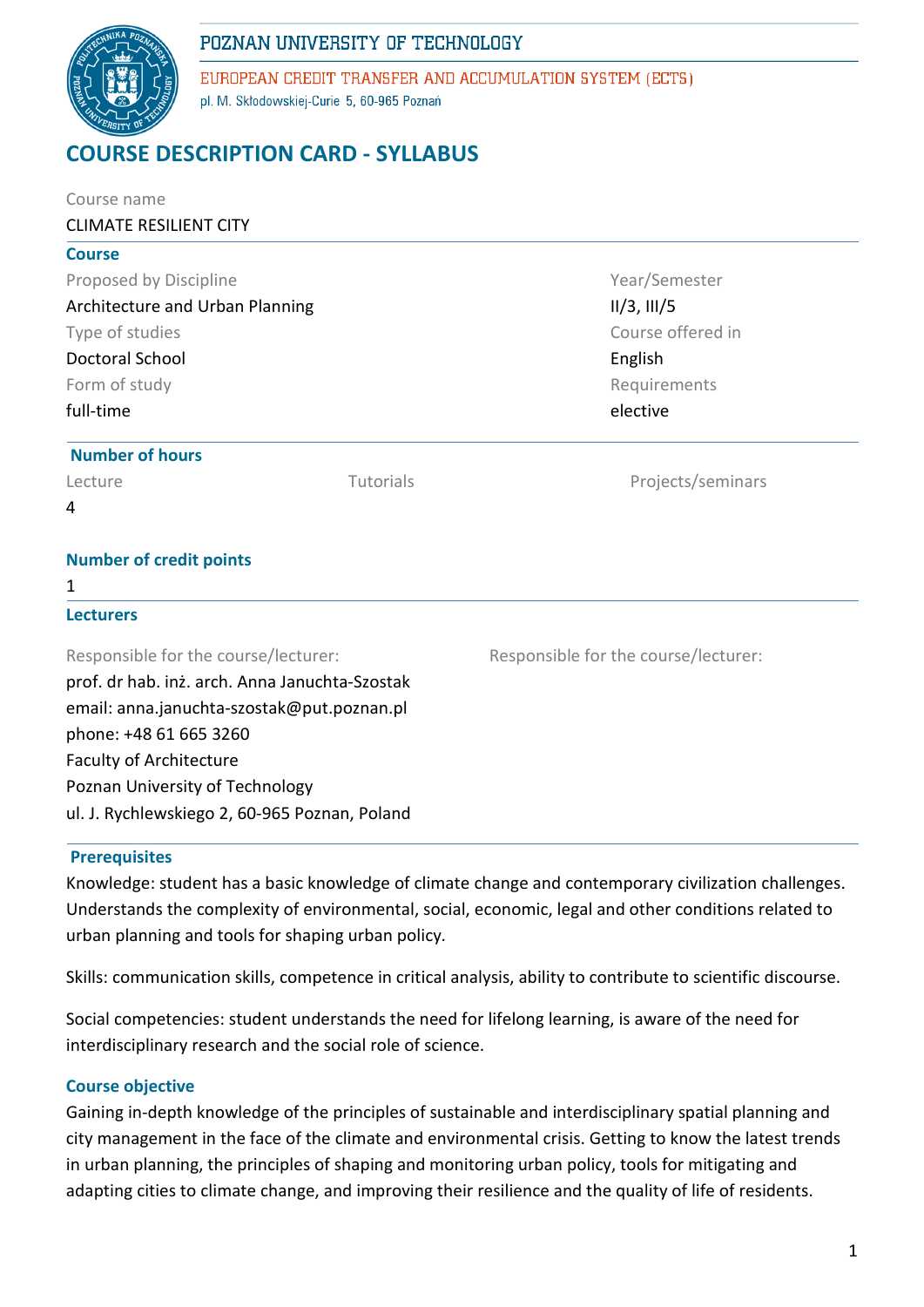

# POZNAN UNIVERSITY OF TECHNOLOGY

EUROPEAN CREDIT TRANSFER AND ACCUMULATION SYSTEM (ECTS) pl. M. Skłodowskiej-Curie 5, 60-965 Poznań

Presentation of examples of the implementation of the latest scientific achievements in the field of urban planning, climatology, environmental engineering and water management.

## **Course-related learning outcomes**

#### Knowledge

A PhD student who graduated from doctoral school knows and understands:

1) global achievements, covering theoretical foundations as well as general and selected specific issues that are relevant to scientific disciplines studied at the doctoral school, to the extent that enables revision of existing paradigms, [P8S\_WG/SzD\_W01]

2) fundamental dilemmas of the contemporary civilization, [P8S\_WK/SzD\_W05]

3) economic, legal, ethical and other vital conditions related to scientific activity. [P8S\_WK/SzD\_W06]

#### Skills

A PhD student who graduated from doctoral school can:

1) use the knowledge from different branches of science to creatively identify, formulate and to innovatively solve complex problems or to execute research tasks, [P8S\_UW/SzD\_U01] 2) ransfer the results of scientific activity to the economic and social sphere. [P8S\_UW/SzD\_U03]

Social competences

A PhD student who graduated from doctoral school is ready to:

1) critically assess the achievements within a given scientific discipline, [P8S\_KK/SzD\_K01]

2) fulfilling the social obligations of researchers and creators. [P8S\_KO/SzD\_K04]

## **Methods for verifying learning outcomes and assessment criteria**

Learning outcomes presented above are verified as follows:

| PQF code  | Methods for verification of learning outcomes              | Assessment criteria                                                          |  |
|-----------|------------------------------------------------------------|------------------------------------------------------------------------------|--|
| W01, W05, | Discussion related to the topic of the lecture.            | Completeness and                                                             |  |
| W06       | Written research study related to the topic of the lecture | relevance of knowledge                                                       |  |
| U01, U03  | Written research study related to the topic of the lecture | Substantive, structural<br>and editorial correctness<br>of the reseach study |  |
| K01, K04  | Written research study related to the topic of the lecture | Critical approach to the<br>topic and awareness of<br>social responsibility  |  |

## **Programme content**

1. Climate change - scenarios and economic, social and environmental consequences. Aims and tools of mitigation and adaptation.

2. City climate - specificity and threats (urban heat island and heat waves, urban flash floods, etc.).

3. Resilient city - principles of sustainable and interdisciplinary spatial planning and city management.